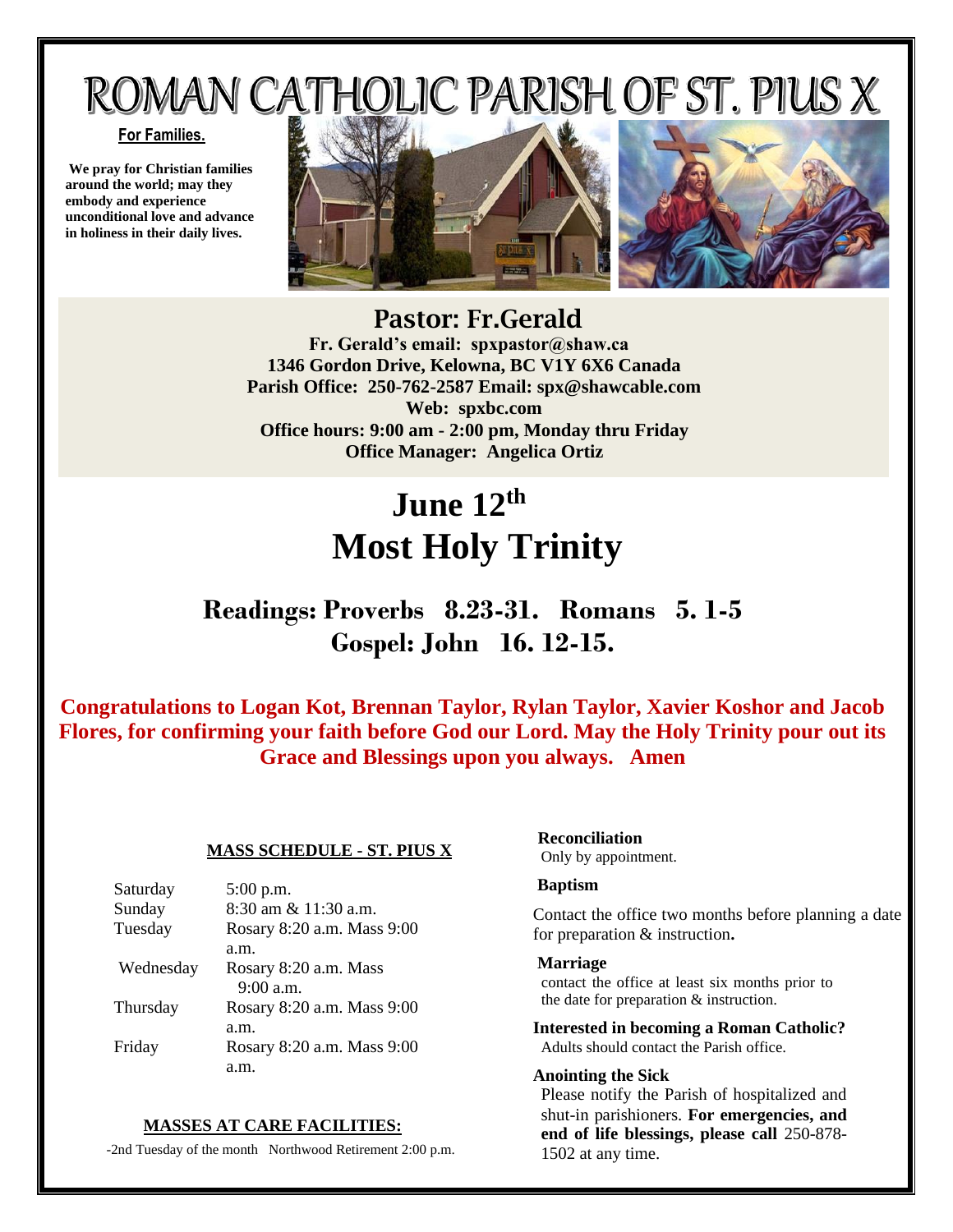**Please pray for the sick and injured at home and in hospital,** especially Tessa McGibbon, June Hanushchak, Elizabeth Gutenberg, Christine Zlogar, Mona Hawco, Vince Cummings, Oliver Fabris, James McGlinchey, Rita Gemin, Betty Klinger, Desjardins Family, Trudy Szulkies, Brenda Campbell, Arlene Pilgrim, Ashleigh Landry, Ernie Poitras, Kelly Howden, Manuela Ungureanu, Dana Duguay, Cathie Lock, Rick Lock, PJ Cuomo, Pam Renzi, Evelyn Burzminski, Dan Ryder, Dario & Irene Nonis, Patricia Graham, Beatriz Hernandez, Jo Stewart, Anita Kurapatwa, Marilyn Butts, Helen Curran.

| <b>WEEKLY MASS INTENTIONS</b> |           |                             |         |
|-------------------------------|-----------|-----------------------------|---------|
| Saturday                      | June 11   | Cha Weber                   | $-R-$   |
| Sunday                        | June $12$ | Parishioners of St. Pius X  | $-INT-$ |
| Sunday                        | June $12$ | Floserfida Arellano Hinzman | $-R-$   |
| Tuesday                       | June $14$ | <b>CWL</b>                  | $-INT-$ |
| Wednesday                     | June 15   | Paul Huang                  | $-R-$   |
| Thursday                      | June 16   | Janet & Dennis Barnes       | $-INT-$ |
| Friday                        | June 17   | Maureen Weiler              | $-INT-$ |
| Saturday                      | June 18   | The Jones Family            | $-INT-$ |
| Sunday                        | June 19   | Parishioners of St. Pius X  | $-INT-$ |
| Sunday                        | June 19   | Charles Brochu              | $-INT-$ |

**Merciful Jesus, grant them a healing of mind and body, and restore their strength and spirit. Amen**

## **MINISTRY COORDINATORS**

| <b>Religious Education</b>             | Mike Wilson - 250-859-6718    |  |
|----------------------------------------|-------------------------------|--|
|                                        | mikewilson@cisnd.ca           |  |
| <b>Ministry Coordinator</b>            | Terry Squire 250-864-9024     |  |
| <b>Baptism preparation</b>             | Angela Pomeroy 250-317-7670   |  |
| Pastoral Worker                        | Peter Huang - 250-763-5830    |  |
| <b>St. Vincent DePaul</b>              | Abel Martins - 250-762-0902   |  |
| <b>Rachel's Vineyard</b>               | Vicki<br>250-762-2273         |  |
| info@rachelsvineyardkelowna.com        |                               |  |
| <b>St. Pius X Women's Ministry</b>     |                               |  |
|                                        | Angela Pomeroy - 250-317-7670 |  |
| <b>Social Outreach</b>                 |                               |  |
| Victoria Oppertshauser - 250-712-0701  |                               |  |
| <b>Canadian Food for Children</b>      |                               |  |
| Angel & Martha Calderer - 236-420-1970 |                               |  |
| <b>Knights of Columbus</b>             |                               |  |
| Peter Huang-250-763-5830               |                               |  |
| <b>Knight of Columbus Insurance</b>    |                               |  |
| Joe Faubert -250-488-9805              |                               |  |
| <b>Catholic Women's League</b>         |                               |  |
| Mary Ann Rehlinger 250-763-3396        |                               |  |
| <b>Hospital &amp; Shut-in Visits</b>   |                               |  |
| Elizabeth Hobart - 236-420-0599        |                               |  |

 **St. Pius X Custodians** Maria & Nuno Henriques

## **PARISH COUNCIL MEMBERS**

Jim Mazzei **Chairperson**  Victoria Oppertshauser **Social Justice** Dennis Barnes **Financial Chair**  Martin Landry **Maintenance Chair**  Peter Huang **Pastoral Worker**  Angela Pomeroy **Religious Education**

Mary Ann Rehlinger **Catholic Women's League**



## **KNIGHTS OF COLUMBUS**

Meet the First Thursday of the month at 7:30 pm at the Columbus Villa. Parish Breakfast every second Sunday of the month from 8:30 am to 11:30 am. Join us today. Visit KofC.org/Join Us



## **CATHOLIC WOMEN'S LEAGUE**

Meet 2<sup>nd</sup> Tuesday of the quarter after 9:00 am mass. Membership: Mary Ann Rehlinger 250-763-3396



## **SOCIETY OF ST. VINCENT DE PAUL**

Meet the  $1^{ST}$  & 3<sup>rd</sup> Tuesday of the month at 6:30 pm in the Fr. Mulvihill Room.

## **KOREAN CATHOLIC COMMUNITY**

**LEGIO** meets each Friday at 11:00 am in the Fr. Martin Room**. COMMUNITY** meets 3<sup>rd</sup> Sunday of the month at 12:30 pm in the Fr. Martin Room.



## **ST. PIUS X QUILTERS**

Meet each Wednesday at 10:00 am in the Fr. Martin Room.

## **BIG WHITE MASS**: TBA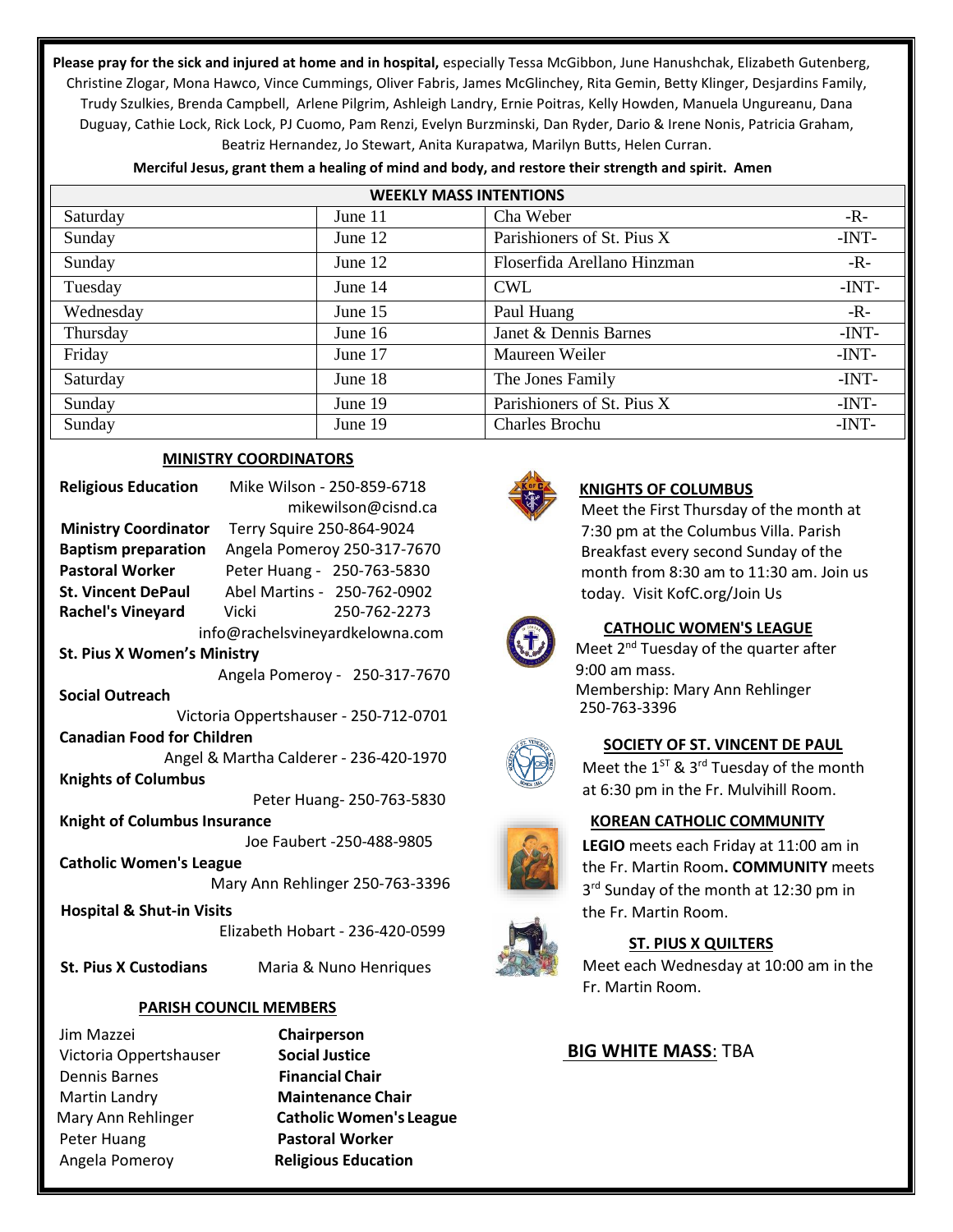

Etransfers are accepted at **St Pius X Parish** Send your offering via etransfer to

[etransfer.spxkelowna@nelsondiocese.org](file:///C:/Users/SPXAdmin/Desktop/Bulletin/Bulletins%202022/etransfer.spxkelowna@nelsondiocese.org) no password is required. **Pilgrimage of Faith donations** are also accepted with no password at [etransfer.pof@nelsondiocese.org.](file:///C:/Users/SPXAdmin/Desktop/Bulletin/Bulletins%202022/etransfer.pof@nelsondiocese.org)

We thank you for your support. God Bless.

## **WELCOME TO OUR PARISH**

If you are an out-of-town visitor or a guest of a parish family, we are pleased to have you join us in celebration. If you are searching for a place to call "home", why not join our Parish Family? We would love to have you! There is always room for more at the Table of the Lord. Simply complete this form and return it to the Parish office or drop it in the collection basket. Long time residents who are not registered are also invited to fill out the form.

## **PARISH REGISTRATION**

**NEW PARISHIONER INFORMATION CHANGE NAME: \_\_\_\_\_\_\_\_\_\_\_\_\_\_\_\_\_\_\_\_\_\_\_\_\_\_\_\_\_\_\_\_\_\_\_\_\_\_\_\_\_ ADDRESS: \_\_\_\_\_\_\_\_\_\_\_\_\_\_\_\_\_\_\_\_\_\_\_\_\_\_\_\_\_\_\_\_\_\_\_\_\_\_\_\_\_\_\_\_\_\_\_\_\_ \_\_\_\_\_\_\_\_\_\_\_\_\_\_\_\_\_\_\_\_\_\_\_\_\_\_\_\_\_\_\_\_\_\_\_\_\_\_\_\_\_\_\_\_\_\_\_\_\_ \_\_\_\_\_\_\_\_\_\_\_\_\_\_\_\_\_\_\_\_\_\_\_\_\_\_\_\_\_\_\_\_\_\_\_ POSTAL CODE:**  $\blacksquare$ **TELEPHONE: \_\_\_\_\_\_\_\_\_\_\_\_\_\_\_\_\_\_\_\_\_\_\_\_\_\_\_\_\_\_\_\_\_\_\_\_\_ EMAIL: \_\_\_\_\_\_\_\_\_\_\_\_\_\_\_\_\_\_\_\_\_\_\_\_\_\_\_\_\_\_\_\_\_\_\_\_\_\_\_\_\_ CHURCH ENVELOPES Would you like a box of envelopes? Numbered boxes identify the donor for income tax purposes. A tax receipt will be issued each year and sent to the address registered with the Parish. YES NO Would you like the bulletin emailed to you each week? YES** □ NO □

## **St Pius X K of C Council 7359**

 $\frac{1}{2}$ Une  $12^{\text{th}}$  Last Pancake Breakfast before Summer!!! Pancakes with Strawberries & Cream Topping, Sausage, Fruit, Coffee, Tea & Juice. Served from 8:30 am – 11:00am By Donation



l **We are looking for Eucharist Ministers for all Masses**, if you are interested and would like to be part of our ministry, we would love to have you.

 other times, there may be several calls a day. There is an honorarium provided for this commitment. If you are **Hospital Chaplaincy Phone:** The Catholic Community of Kelowna is seeking the help of a patient and dedicated person to manage a smart phone for hospital emergencies. This person will answer the phone (calls/texts) 24 hours a day, 365 days a year, and contact the priest who is on call and relay information. There may not be a call for days on end but then interested and would like more information about the position, please contact Kim at **250-448-2725** ext 200 or email [kim.jacobs@nelsondiocese.org.](file:///C:/Users/SPXAdmin/Desktop/Bulletin/Bulletins%202022/kim.jacobs@nelsondiocese.org)

**Important announcement** Spring is here at last. We are now taking treasures for our Bazaar, so when you are doing your spring cleaning save all the Treasures you don't want any more for us, they will be greatly appreciated. Call Beryl Froehler at 250-717-0527 she will set up a time to bring them to the church **…**Thank you so Much.

**Did you know you can support St. Joseph Catholic School by purchasing gift cards?** 

The Cards for Kids program is a School Council fundraiser where proceeds go directly toward our operating budget. We purchase gift cards in bulk at a discount, so when you use them to pay for everyday expenses and gifts the school earns between 2 - 15% of the face value.

The order form is now available digitally on our website at https://www.stjosephkelowna.ca/cards-for-kids.php. Thank you for supporting our school!